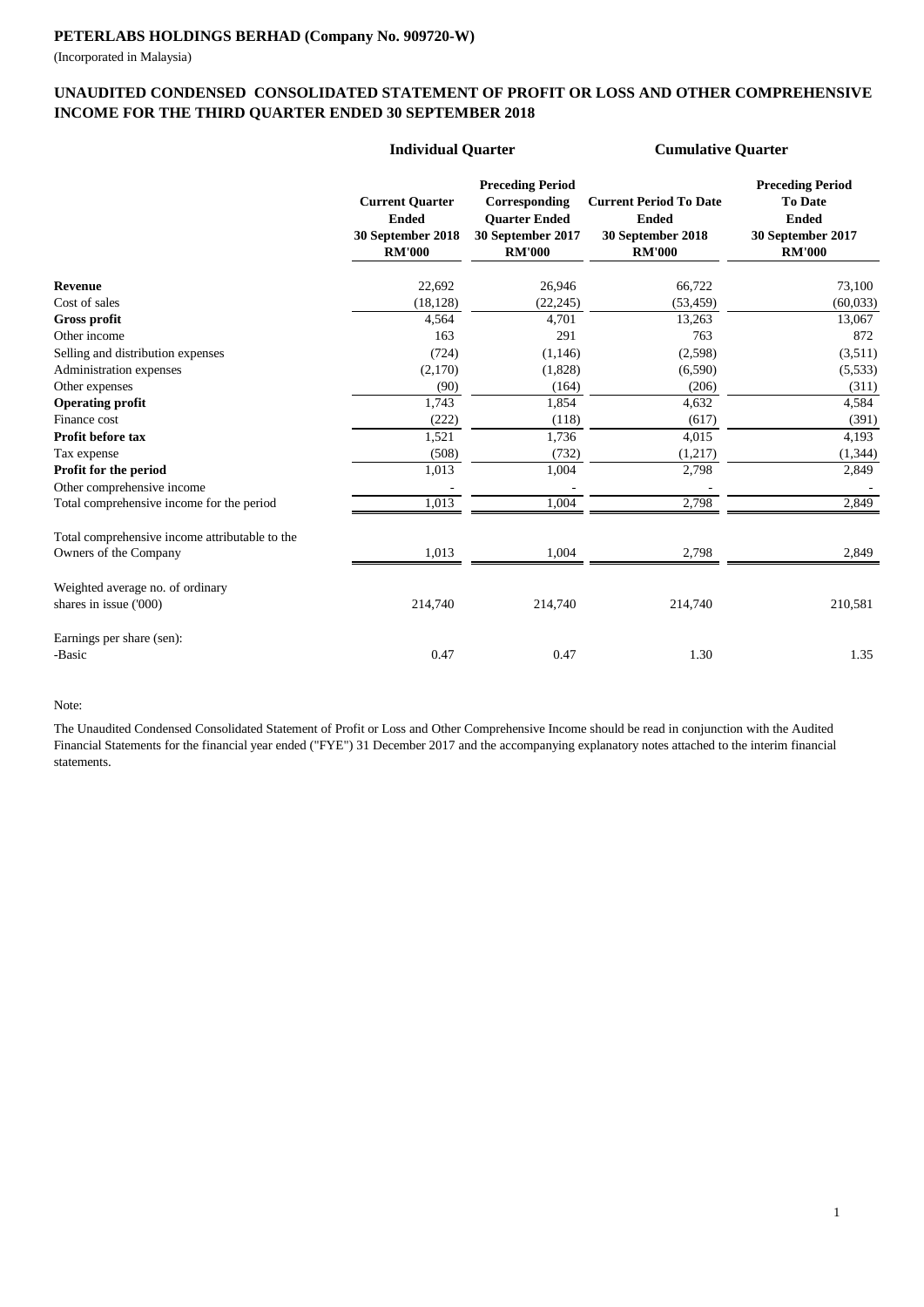(Incorporated in Malaysia)

## **AS AT 30 SEPTEMBER 2018 UNAUDITED CONDENSED CONSOLIDATED STATEMENT OF FINANCIAL POSITION**

|                                                                                                | <b>Unaudited</b><br>As at<br>30 September 2018 | <b>Audited</b><br>As at<br>31 December 2017 |
|------------------------------------------------------------------------------------------------|------------------------------------------------|---------------------------------------------|
|                                                                                                | <b>RM'000</b>                                  | <b>RM'000</b>                               |
| <b>ASSETS</b>                                                                                  |                                                |                                             |
| <b>Non-current asset</b>                                                                       |                                                |                                             |
| Property, plant and equipment                                                                  | 18,168                                         | 18,711                                      |
|                                                                                                | 18,168                                         | 18,711                                      |
| <b>Current assets</b>                                                                          |                                                |                                             |
| Inventories                                                                                    | 29,056                                         | 17,239                                      |
| Trade receivables                                                                              | 22,732                                         | 23,458                                      |
| Other receivables                                                                              | 489                                            | 2,443                                       |
| Tax recoverable                                                                                | 276                                            | 38                                          |
| Cash and bank balances                                                                         | 3,728                                          | 7,033                                       |
|                                                                                                | 56,281                                         | 50,211                                      |
| <b>TOTAL ASSETS</b>                                                                            | 74,449                                         | 68,922                                      |
| <b>EQUITY AND LIABILITIES</b><br>Equity attributable to owners of the Company<br>Share capital | 27,459                                         | 27,459                                      |
| Unappropriated profits<br><b>Total equity</b>                                                  | 19,791<br>47,250                               | 18,282<br>45,741                            |
|                                                                                                |                                                |                                             |
| <b>Non-current liabilities</b>                                                                 |                                                |                                             |
| Finance lease liabilities                                                                      | 1,002                                          | 811                                         |
| Borrowings                                                                                     | 3,676                                          | 4,380                                       |
| Deferred tax liabilities                                                                       | 604                                            | 711                                         |
|                                                                                                | 5,282                                          | 5,902                                       |
| <b>Current liabilities</b>                                                                     |                                                |                                             |
| Trade payables                                                                                 | 5,321                                          | 4,261                                       |
| Other payables                                                                                 | 6,079                                          | 4,225                                       |
| Finance lease liabilities                                                                      | 413                                            | 288                                         |
| <b>Borrowings</b>                                                                              | 9,274                                          | 8,342                                       |
| Tax payable                                                                                    | 830                                            | 163                                         |
|                                                                                                | 21,917                                         | 17,279                                      |
| <b>Total liabilities</b>                                                                       | 27,199                                         | 23,181                                      |
| TOTAL EQUITY AND LIABILITIES                                                                   | 74,449                                         | 68,922                                      |
| Net assets per share attributable to ordinary equity holders of the Company (sen)              | 22.00                                          | 21.30                                       |

Note:

The Unaudited Condensed Consolidated Statement of Financial Position should be read in conjunction with the Audited Financial Statements for the FYE 31 December 2017.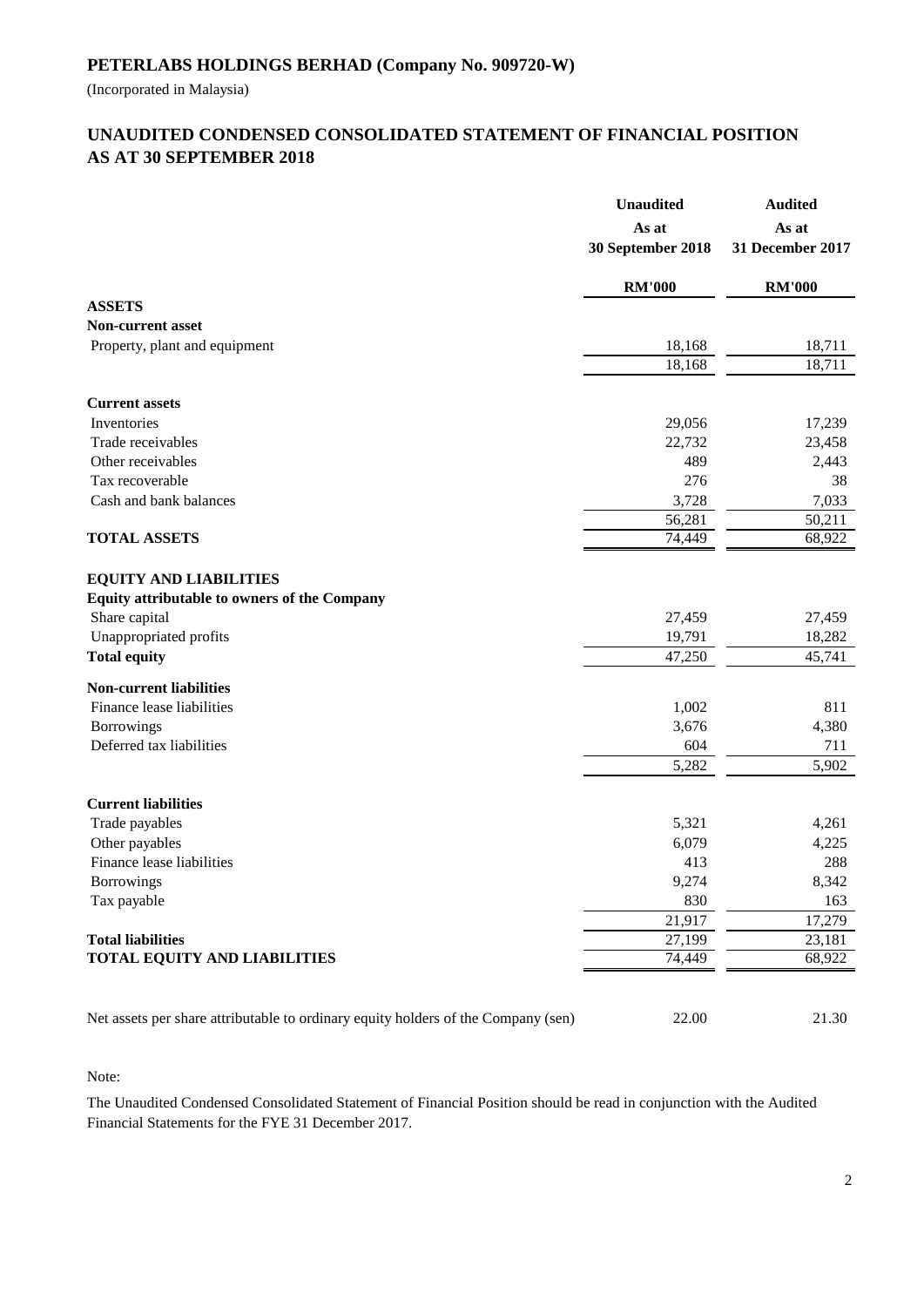(Incorporated in Malaysia)

#### **FOR THE THIRD QUARTER ENDED 30 SEPTEMBER 2018 UNAUDITED CONDENSED CONSOLIDATED STATEMENT OF CHANGES IN EQUITY**

|                                                                                                                    | <b>Attributable to Equity Holders of the Company</b> |                                          |                                           |                                         |  |  |
|--------------------------------------------------------------------------------------------------------------------|------------------------------------------------------|------------------------------------------|-------------------------------------------|-----------------------------------------|--|--|
|                                                                                                                    | <b>Non-Distributable</b>                             |                                          | <b>Distributable</b>                      |                                         |  |  |
|                                                                                                                    | <b>Share</b><br>Capital<br><b>RM'000</b>             | <b>Share</b><br>Premium<br><b>RM'000</b> | Unappropriated<br>Profit<br><b>RM'000</b> | <b>Total</b><br>equity<br><b>RM'000</b> |  |  |
| At 1 January 2018                                                                                                  | 27,459                                               |                                          | 18,282                                    | 45,741                                  |  |  |
| Total comprehensive income<br>for the financial period                                                             |                                                      |                                          | 2,798                                     | 2,798                                   |  |  |
| Dividend of RM0.6 sen per share in respect of financial year<br>ended 31 December 2017 and paid on 9 February 2018 |                                                      |                                          | (1,289)                                   | (1,289)                                 |  |  |
| At 30 September 2018 (Unaudited)                                                                                   | 27,459                                               | $\overline{a}$                           | 19,791                                    | 47,250                                  |  |  |
| At 1 January 2017                                                                                                  | 20,680                                               | 4,477                                    | 14,274                                    | 39,431                                  |  |  |
| Special Bumiputera Issue                                                                                           | 2,302                                                |                                          |                                           | 2,302                                   |  |  |
| Adjustment for effect of Companies Act 2016 (Note A)                                                               | 4,477                                                | (4, 477)                                 |                                           |                                         |  |  |
| Total comprehensive income<br>for the financial period                                                             |                                                      |                                          | 2,849                                     | 2,849                                   |  |  |
| At 30 September 2017 (Unaudited)                                                                                   | 27,459                                               | $\overline{\phantom{0}}$                 | 17,123                                    | 44,582                                  |  |  |

#### **Note A**

With the Companies Act 2016 ("New Act") coming into effect on 31 January 2017, the credit standing in the share premium account of RM4.477 million has been transferred to the share capital account. Pursuant to subsection 618 (3) of the New Act, the Group may exercise its right to use the credit amounts being transferred from share premium account within 24 months after the commencement of the New Act. The Board of Directors will make a decision thereon by 31 January 2019.

Note:

The Unaudited Condensed Consolidated Statement of Changes In Equity should be read in conjunction with the Audited Financial Statements for the FYE 31 December 2017.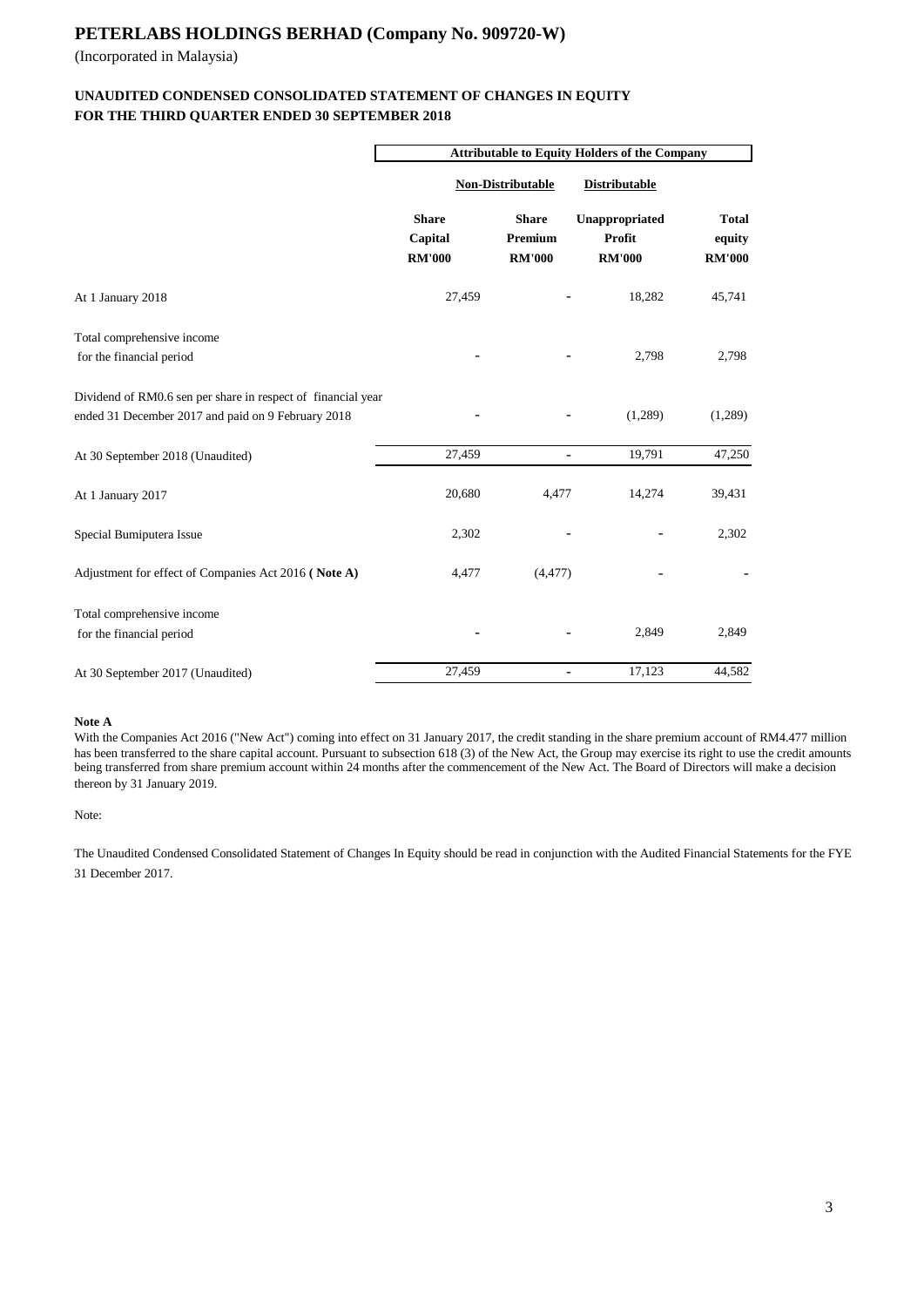(Incorporated in Malaysia)

# **UNAUDITED CONDENSED CONSOLIDATED STATEMENT OF CASH FLOWS FOR THE THIRD QUARTER ENDED 30 SEPTEMBER 2018**

|                                                                 | <b>Current Period</b><br><b>To Date Ended</b><br>30 September 2018<br>(Unaudited)<br><b>RM'000</b> | <b>Preceding Year</b><br>Corresponding<br><b>Period Ended</b><br>30 September 2017<br>(Unaudited)<br><b>RM'000</b> |
|-----------------------------------------------------------------|----------------------------------------------------------------------------------------------------|--------------------------------------------------------------------------------------------------------------------|
| <b>OPERATING ACTIVITIES</b>                                     |                                                                                                    |                                                                                                                    |
| Profit before tax                                               | 4,015                                                                                              | 4,193                                                                                                              |
| Adjustments for:-                                               |                                                                                                    |                                                                                                                    |
| - Non cash items                                                | 1,137                                                                                              | 901                                                                                                                |
| - Non-operating items                                           | 538                                                                                                | 298                                                                                                                |
| Operating profit before working capital changes                 | $\overline{5,690}$                                                                                 | 5,392                                                                                                              |
| Changes in working capital                                      |                                                                                                    |                                                                                                                    |
| Inventories                                                     | (11,764)                                                                                           | (1,724)                                                                                                            |
| Receivables                                                     | 2,726                                                                                              | 2,884                                                                                                              |
| Payables                                                        | 2,905                                                                                              | 1,127                                                                                                              |
| <b>Bill</b> payables                                            | 880                                                                                                | (2,033)                                                                                                            |
| Cash generated from operations                                  | 437                                                                                                | 5,646                                                                                                              |
| Tax expense paid                                                | (894)                                                                                              | (1,266)                                                                                                            |
| Tax refunded                                                    |                                                                                                    | 163                                                                                                                |
| Interest received                                               | 77                                                                                                 | 81                                                                                                                 |
| Interest paid                                                   | (351)                                                                                              | (124)                                                                                                              |
| Net cash (used in) / from operating activities                  | (731)                                                                                              | 4,500                                                                                                              |
| <b>INVESTING ACTIVITIES</b>                                     |                                                                                                    |                                                                                                                    |
| Purchase of property, plant and equipment                       | (201)                                                                                              | (1,098)                                                                                                            |
| Proceed from disposal of property, plant and equipment          | 23                                                                                                 | 9                                                                                                                  |
| Net cash used in investing activities                           | (178)                                                                                              | (1,089)                                                                                                            |
| <b>FINANCING ACTIVITIES</b>                                     |                                                                                                    |                                                                                                                    |
| Dividend paid on ordinary shares                                | (1,289)                                                                                            | (1, 448)                                                                                                           |
| Proceeds from special bumiputera issue                          |                                                                                                    | 2,302                                                                                                              |
| Interest paid                                                   | (266)                                                                                              | (266)                                                                                                              |
| Repayment of term loan                                          | (652)                                                                                              | (649)                                                                                                              |
| Repayment of finance lease liabilities                          | (250)                                                                                              | (231)                                                                                                              |
| Net cash used in financing activities                           | (2, 457)                                                                                           | (292)                                                                                                              |
| <b>Net Changes In Cash And Cash Equivalents</b>                 | (3,366)                                                                                            | 3,119                                                                                                              |
| <b>Effect of exchange rate changes</b>                          | 61                                                                                                 | 58                                                                                                                 |
| <b>Cash And Cash Equivalents At The Beginning Of The Period</b> | 7,033                                                                                              | 5,568                                                                                                              |
| Cash And Cash Equivalents At The End Of The Period              | 3,728                                                                                              | 8,745                                                                                                              |
|                                                                 |                                                                                                    |                                                                                                                    |

Note:

The Unaudited Condensed Consolidated Statement of Cash Flows should be read in conjunction with the Audited Financial Statements for the FYE 31 December 2017.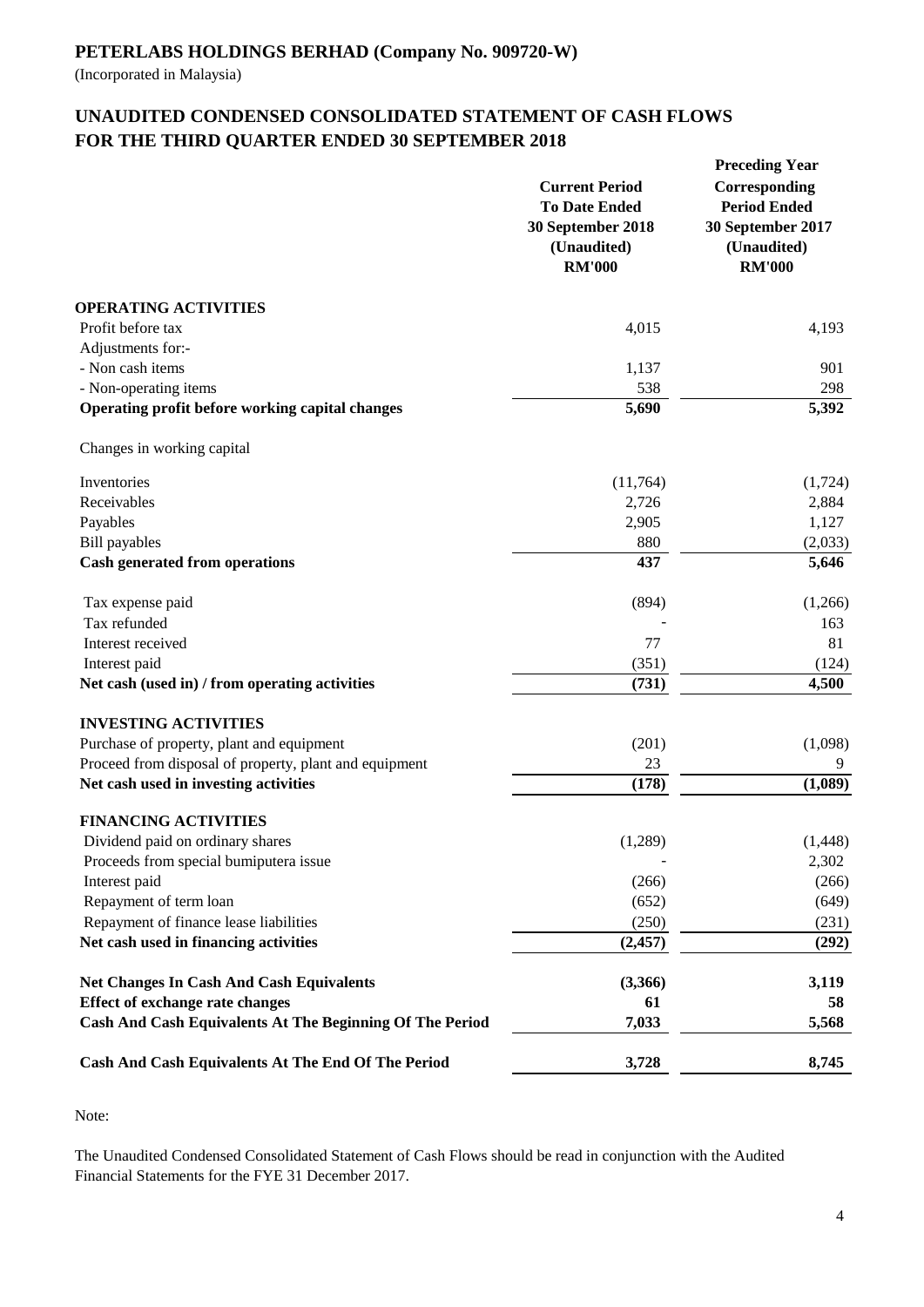#### **QUARTERLY REPORT FOR THE THIRD QUARTER ENDED 30 SEPTEMBER 2018**

#### **NOTES TO THE INTERIM REPORT FOR THE FINANCIAL PERIOD ENDED 30 SEPTEMBER 2018**

#### **A: EXPLANATORY NOTES PURSUANT TO THE MALAYSIAN FINANCIAL REPORTING STANDARDS 134 (MFRS 134): INTERIM FINANCIAL REPORTING**

#### **A1. Basis preparation**

The interim financial statements are unaudited and have been prepared in accordance with MFRS 134: Interim Financial Reporting and Appendix 9B of the ACE Market Listing Requirements ("ACE LR").

The interim financial statements should be read in conjunction with the Audited Financial Statements of the Group for the FYE 31 December 2017 and the accompanying explanatory notes attached to the interim financial report.

#### **A2. Significant Accounting Policies**

Significant accounting policies adopted by the Group in these interim financial statements are consistent with those of the audited financial statements for the FYE 31 December 2017.

The Group has adopted the Malaysian Financial Reporting Standards ("MFRS") framework issued by Malaysian Accounting Standards Board ("MASB") with effect from 1 January 2012. This MFRS framework was introduced by MASB in order to fully converge Malaysia's existing Financial Reporting Standards ("FRS") framework with the International Financial Reporting Standards ("IFRS") framework issued by the International Accounting Standards Board. There has been no material impact upon the adoption of the MFRS on the financial statements of the Group.

The Group has adopted new or revised MFRSs and IC Interpretations that are relevant and effective for accounting periods beginning on or after 1 January 2018.

The Directors anticipate that the adoption of new and revised MFRSs and IC Interpretations that are effective will have no material impact on the financial statements of the Group in the period of initial application.

#### **A3. Auditors' report**

There was no qualification on the Audited Financial Statements of the Group for the FYE 31 December 2017.

#### **A4. Seasonal or cyclical factors**

The operations of the Group were not significantly affected by seasonal or cyclical factors during the current financial quarter under review and current period-to-date.

#### **A5. Items of unusual nature and amount**

There were no unusual items affecting assets, liabilities, equity, net income or cash flow of the Group that were unusual because of their nature, size or incidence for the quarter under review and current period-todate.

#### **A6. Material changes in estimates**

There were no changes in estimates that had a material effect in the current quarter and period to date results.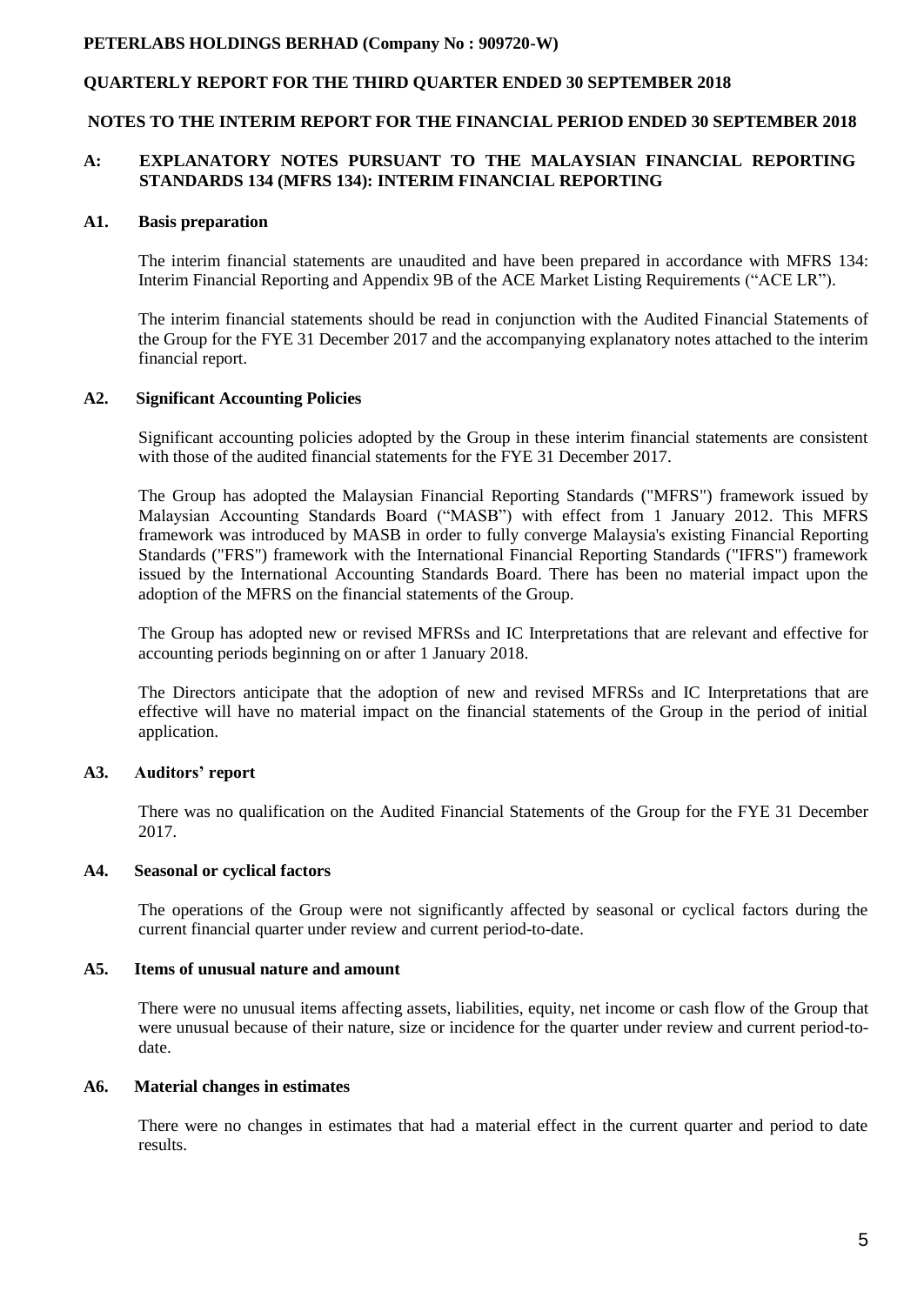# **QUARTERLY REPORT FOR THE THIRD QUARTER ENDED 30 SEPTEMBER 2018 (CONT'D)**

#### **NOTES TO THE INTERIM REPORT FOR THE FINANCIAL PERIOD ENDED 30 SEPTEMBER 2018 (CONT'D)**

## **A7. Profit for the period**

Profit for the current quarter and period-to-date ended 30 September 2018 is arrived at after charging / (crediting), amongst other items, the following:

|                                                         | <b>Quarter Ended</b> | <b>Period To Date Ended</b> |
|---------------------------------------------------------|----------------------|-----------------------------|
|                                                         | 30.09.2018           | 30.09.2018                  |
|                                                         | <b>RM'000</b>        | <b>RM'000</b>               |
| Other income including investment income                | (37)                 | (534)                       |
| Unrealised foreign exchange gain                        | (36)                 | (42)                        |
| Net Realised foreign exchange loss                      | 87                   | 149                         |
| Interest expense                                        | 222                  | 617                         |
| Interest income                                         | (13)                 | (77)                        |
| Depreciation                                            | 449                  | 1,302                       |
| Impairment loss on trade receivables no longer required | (57)                 | (57)                        |
| Reversal of inventories written down                    | (20)                 | (53)                        |

#### **A8. Segmental information**

The Group is organised into the following operating segments:

- a) Trading
- b) Manufacturing

| <b>Ouarter ended</b><br>30 September 2018 | <b>Trading</b><br><b>RM'000</b> | <b>Manufacturing</b><br><b>RM'000</b> | <b>Eliminations</b><br><b>RM'000</b> | <b>Consolidated</b><br><b>RM'000</b> |
|-------------------------------------------|---------------------------------|---------------------------------------|--------------------------------------|--------------------------------------|
| <b>Revenue from</b>                       |                                 |                                       |                                      |                                      |
| External customers                        | 22,240                          | 452                                   |                                      | 22,692                               |
| Inter-segment revenue                     | 809                             | 6,236                                 | (7,045)                              |                                      |
| <b>Total revenue</b>                      | 23,049                          | 6,688                                 | (7,045)                              | 22,692                               |
| Profit/ (Loss) before tax                 | 2,015                           | (494)                                 |                                      | 1,521                                |
| Tax expense                               |                                 |                                       |                                      | (508)                                |
| <b>Profit for the period</b>              |                                 |                                       |                                      | 1,013                                |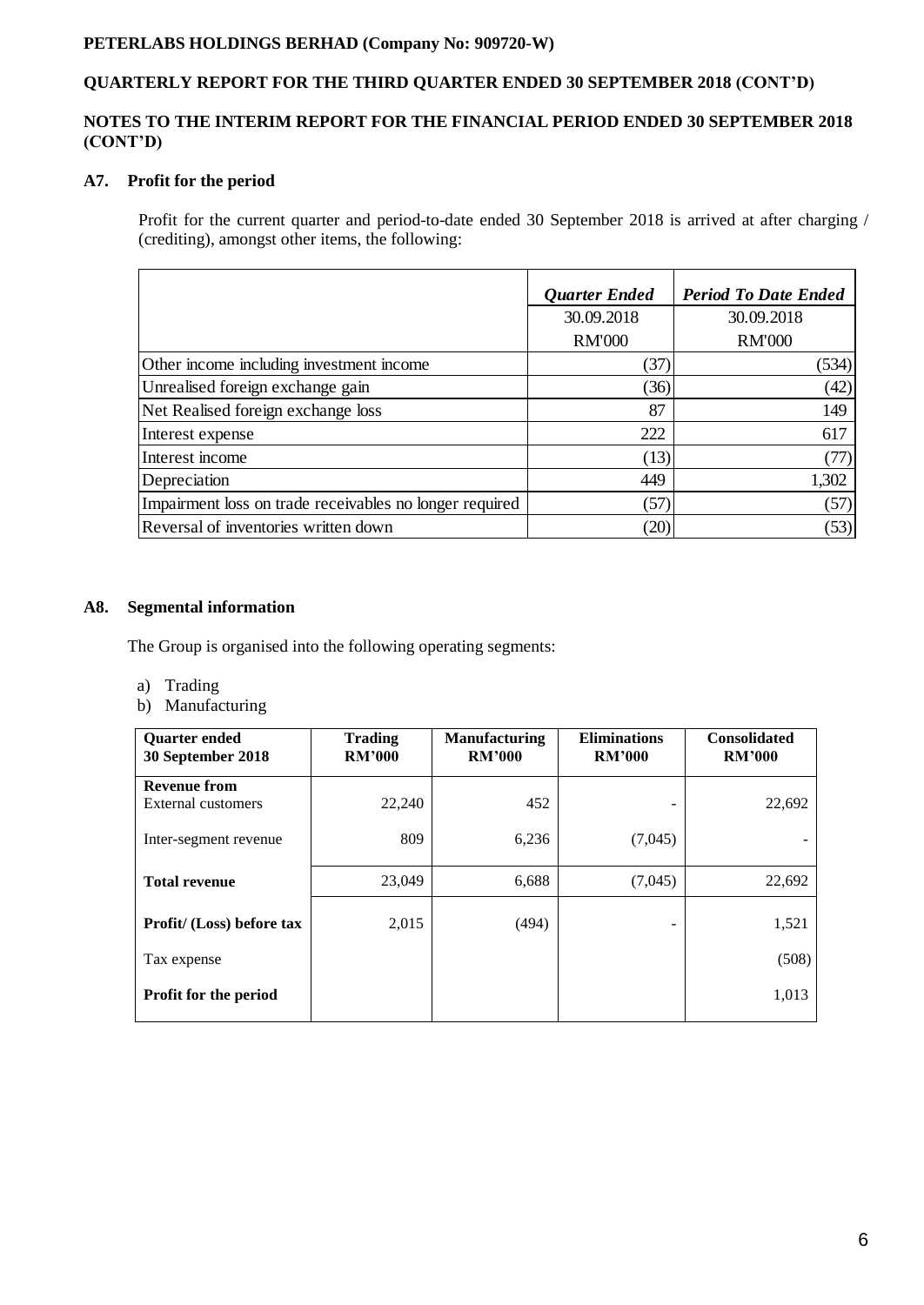### **QUARTERLY REPORT FOR THE THIRD QUARTER ENDED 30 SEPTEMBER 2018 (CONT'D)**

#### **NOTES TO THE INTERIM REPORT FOR THE FINANCIAL PERIOD ENDED 30 SEPTEMBER 2018 (CONT'D)**

#### **A8. Segmental information (cont'd)**

| <b>Period to Date ended</b><br>30 September 2018 | <b>Trading</b><br><b>RM'000</b> | <b>Manufacturing</b><br><b>RM'000</b> | <b>Eliminations</b><br><b>RM'000</b> | <b>Consolidated</b><br><b>RM'000</b> |
|--------------------------------------------------|---------------------------------|---------------------------------------|--------------------------------------|--------------------------------------|
| <b>Revenue from</b>                              |                                 |                                       |                                      |                                      |
| External customers                               | 64,562                          | 2,160                                 |                                      | 66,722                               |
| Inter-segment revenue                            | 2,690                           | 20,413                                | (23,103)                             |                                      |
| <b>Total revenue</b>                             | 67,252                          | 22,573                                | (23,103)                             | 66,722                               |
| Profit/ (Loss) before tax                        | 4,665                           | (650)                                 |                                      | 4,015                                |
| Tax expense                                      |                                 |                                       |                                      | (1,217)                              |
| <b>Profit for the period</b>                     |                                 |                                       |                                      | 2,798                                |

#### **A9. Valuation of property, plant and equipment**

There was no valuation of the property, plant and equipment in the current quarter under review.

#### **A10. Capital commitments**

There was no capital commitment as at date of this announcement.

#### **A11. Material subsequent events**

There were no material events subsequent to the reporting date up to the date of this report.

#### **A12. Changes in composition of the Group**

There was no change in composition of the Group for the current quarter under review.

#### **A13. Contingent liabilities or contingent assets**

|                                                                                                                     | Company                    |                            |  |
|---------------------------------------------------------------------------------------------------------------------|----------------------------|----------------------------|--|
| Corporate guarantee given by the Company to financial<br>institutions for credit facilities granted to Subsidiaries | As at 30/09/2018<br>RM'000 | As at 31/12/2017<br>RM'000 |  |
| <b>Utilised</b><br>$\overline{\phantom{a}}$                                                                         | 12,950                     | 12,722                     |  |
| Limit<br>$\overline{\phantom{a}}$                                                                                   | 33,450                     | 33,450                     |  |

#### **A14. Significant related party transactions**

Save as disclosed in the Audited Financial Statements for the FYE 31 December 2017, there were no other significant related party transactions for the current quarter under review.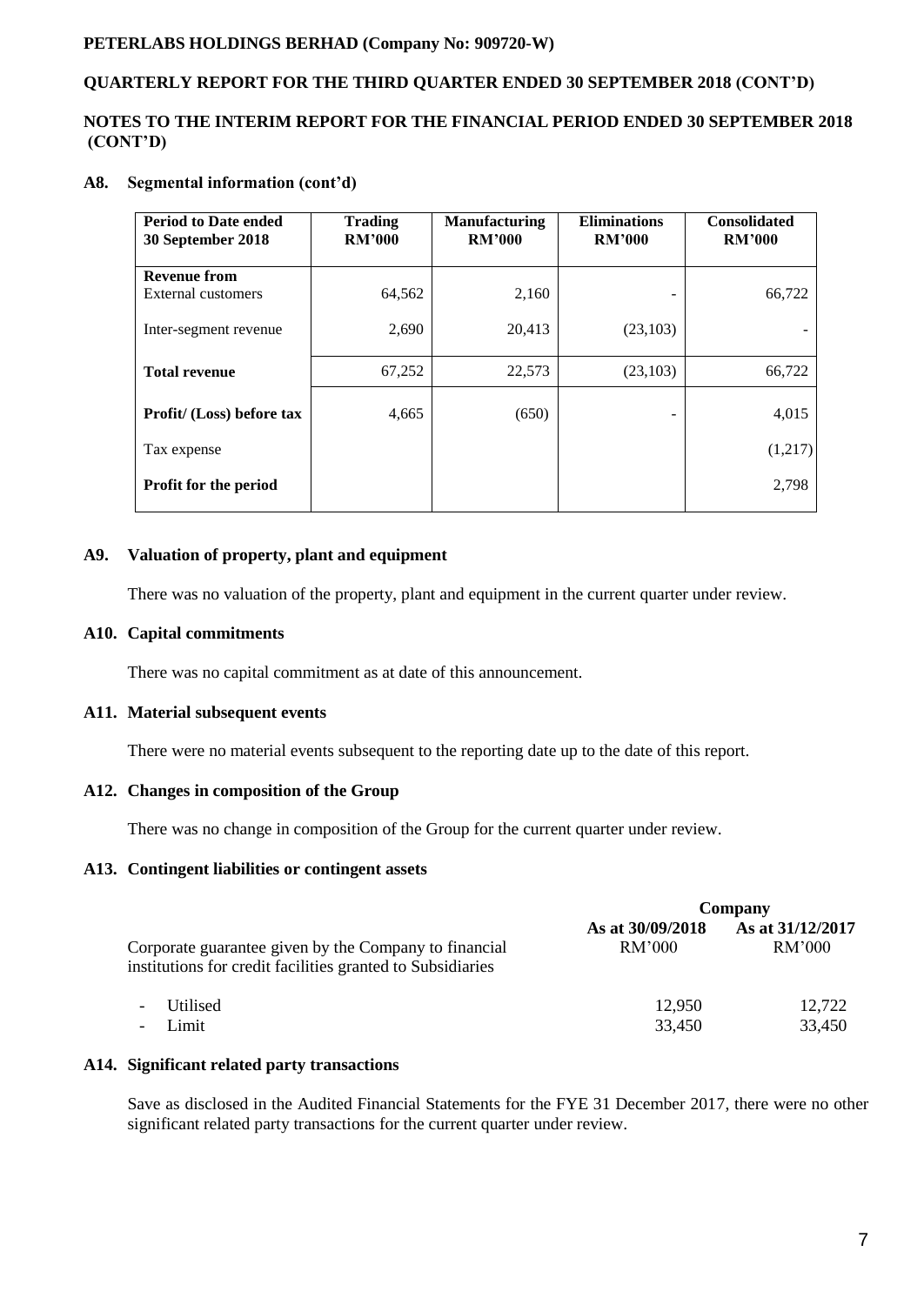## **QUARTERLY REPORT FOR THE THIRD QUARTER ENDED 30 SEPTEMBER 2018 (CONT'D)**

## **NOTES TO THE INTERIM REPORT FOR THE FINANCIAL PERIOD ENDED 30 SEPTEMBER 2018 (CONT'D)**

#### **A15. Issuances, cancellations, repurchase, resale and repayment of debt and equity**

There were no issuance, cancellation, repurchase, resale and repayment of debt and equity securities for the current financial quarter under review.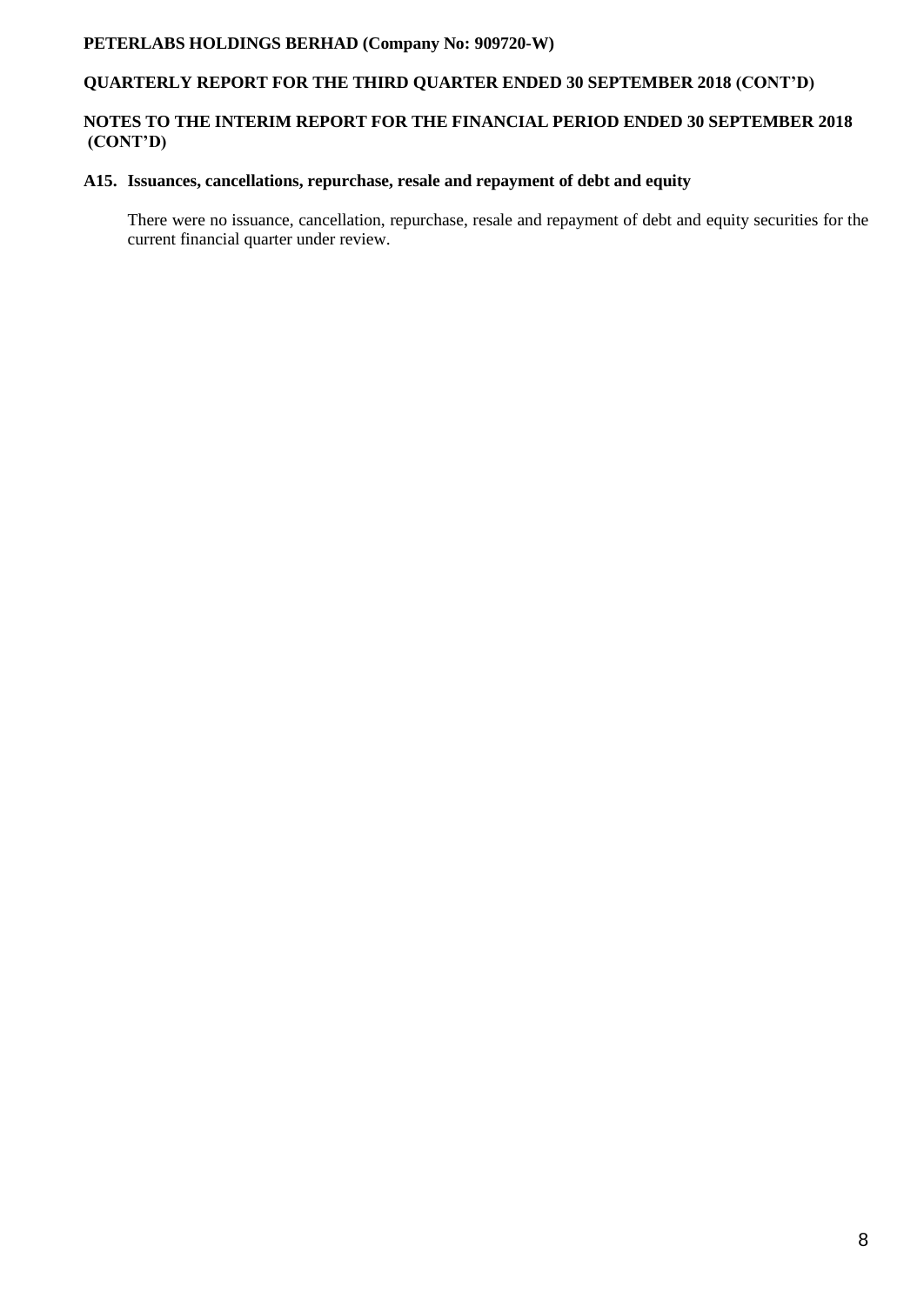#### **QUARTERLY REPORT FOR THE THIRD QUARTER ENDED 30 SEPTEMBER 2018 (CONT'D)**

#### **B: ADDITIONAL INFORMATION PURSUANT TO THE ACE LR**

#### **B1. Review of performance**

| 3QFY18 | 3QFY17                                                               | Variance               | FY 2018 | FY 2017                                                                         | Variance |
|--------|----------------------------------------------------------------------|------------------------|---------|---------------------------------------------------------------------------------|----------|
|        |                                                                      | %                      |         | <b>RM'000</b>                                                                   | %        |
|        | 26.946                                                               |                        | 66,722  | 73,100                                                                          | $-8.7%$  |
|        | 1,854                                                                |                        | 4,632   | 4,584                                                                           | 1.0%     |
|        | 1.854                                                                |                        | 4,632   | 4.584                                                                           | 1.0%     |
|        | 1.736                                                                |                        | 4.015   | 4,193                                                                           | $-4.2%$  |
|        | 1.004                                                                |                        | 2.798   | 2,849                                                                           | $-1.8%$  |
|        |                                                                      |                        |         |                                                                                 | $-1.8%$  |
|        | <b>RM'000</b><br>22,692<br>1,743<br>1.743<br>1.521<br>1.013<br>1,013 | <b>RM'000</b><br>1,004 | 0.9%    | <b>RM'000</b><br>$-15.8\%$<br>$-6.0\%$<br>$-6.0\%$<br>$-12.4%$<br>0.9%<br>2,798 | 2,849    |

The Group registered RM22.692 million revenue for the current quarter which represents decrease of RM4.254 million or 15.8% as compared to the revenue of RM26.946 million in the previous period's corresponding quarter. The Group registered profit before tax of RM1.521 million for the quarter under review which represents decrease of RM0.215 million or 12.4% as compared to the Group's profit before tax of RM1.736 million reported in the previous period's corresponding quarter. Profit before tax decrease due to lower revenue achieved for the quarter under review.

For the current quarter, trading segment registered revenue of RM22.240 million from the external customers and RM0.809 million from inter-company transactions and reported profit before tax of RM2.015 million for the quarter under review. In the previous period's corresponding quarter, the group achieved revenue of RM21.046 million from the external customers and RM2.034 million from inter-company transactions and reported profit before tax of RM1.100 million for the trading segment. The increase in profit before tax for the trading segment for the current quarter was mainly due to higher revenue achieved couple with lower sales & marketing expenditure incurred.

The manufacturing segment registered revenue of RM0.452 million from the external customers and RM6.236 million from inter-company transactions and reported loss before tax of RM0.494 million for the quarter under review. In the previous period's corresponding quarter, the Group achieved revenue of RM5.900 million from external customers and RM7.212 million from inter-company transactions and reported profit before tax of RM0.636 million for the manufacturing segment. The increase in loss before tax for the manufacturing segment for the current quarter was mainly attributable to lower revenue achieved.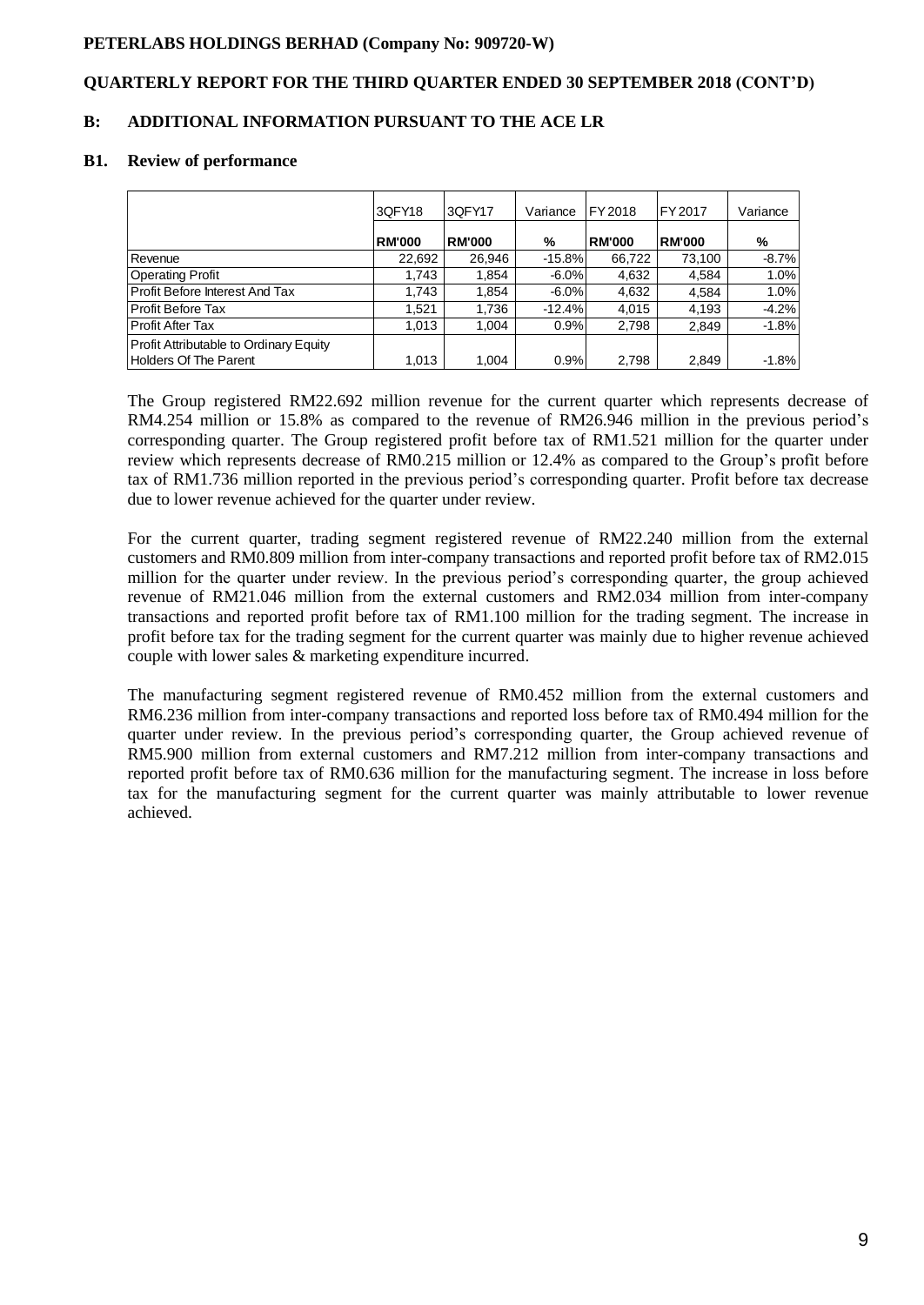#### **QUARTERLY REPORT FOR THE THIRD QUARTER ENDED 30 SEPTEMBER 2018 (CONT'D)**

|                                     | 3QFY18        | 2QFY18        | Variance |
|-------------------------------------|---------------|---------------|----------|
|                                     | <b>RM'000</b> | <b>RM'000</b> | %        |
| Revenue                             | 22,692        | 22,490        | 0.9%     |
| <b>Operating Profit</b>             | 1,743         | 1,309         | 33.2%    |
| Profit Before Interest And Tax      | 1,743         | 1,309         | 33.2%    |
| <b>Profit Before Tax</b>            | 1,521         | 1,141         | 33.3%    |
| <b>Profit After Tax</b>             | 1,013         | 783           | 29.4%    |
| <b>Equity Holders Of The Parent</b> | 1,013         | 783           | 29.4%    |

**B2. Material changes in the current quarter's results compared to the results of the immediate preceding quarter**

For the quarter under review, the Group registered increase in revenue of 0.9% from RM22.490 million to RM22.692 million and significant increase in profit before tax of 33.3% from RM1.141 million to RM1.521 million as compared to preceding quarter ended 30 June 2018. The significant increase in profit before tax was mainly attributable to higher revenue achieved from trading segment couple with higher gross margin achieved. For the current quarter, trading segment achieved revenue of RM22.240 million and profit before tax of RM2.015 million as compared to revenue of RM21.583 million and profit before tax of RM1.343 million in the previous quarter, whilst the manufacturing segment achieved revenue of RM0.452 million and reported loss before tax of RM0.494 million as compared to revenue of RM0.907 million and loss before tax of RM0.202 million in the previous quarter.

#### **B3. Prospects for the remaining quarters of current financial year ending 31 December 2018**

We are at challenging business environment that are influenced by factors such as weak consumer sentiment in the regional market and fluctuating currency, we will continue to uphold our healthy business practices to strive for our business sustainability and add value to our shareholders.

On 07 November 2018, we have inked a distribution agreement with Henan Chia Tai Biochemistry Trading Co., Ltd ("CTB") for the appointment of CTB as an exclusive distributor to distribute, market, sell and promote our products which consist of Osmofat 100, Osmofat 300 and related fat powder products in the People's Republic in China.

We are expecting the sale of the product is expected to enlarge the Group's order book and to provide a steady stream of revenue for the Group over the next three years.

Barring any unforeseen circumstances, this Agreement is expected to contribute positively to the earnings and earnings per share of the Group as the earnings would be realised in stages over the tenure of the Agreement.

Barring any unforeseen circumstances, the Board of Directors is optimistic about the Group's prospect for the remaining quarter of current financial year ending 31 December 2018.

#### **B4. Profit forecast**

No profit forecast has been issued by the Group previously in any public document.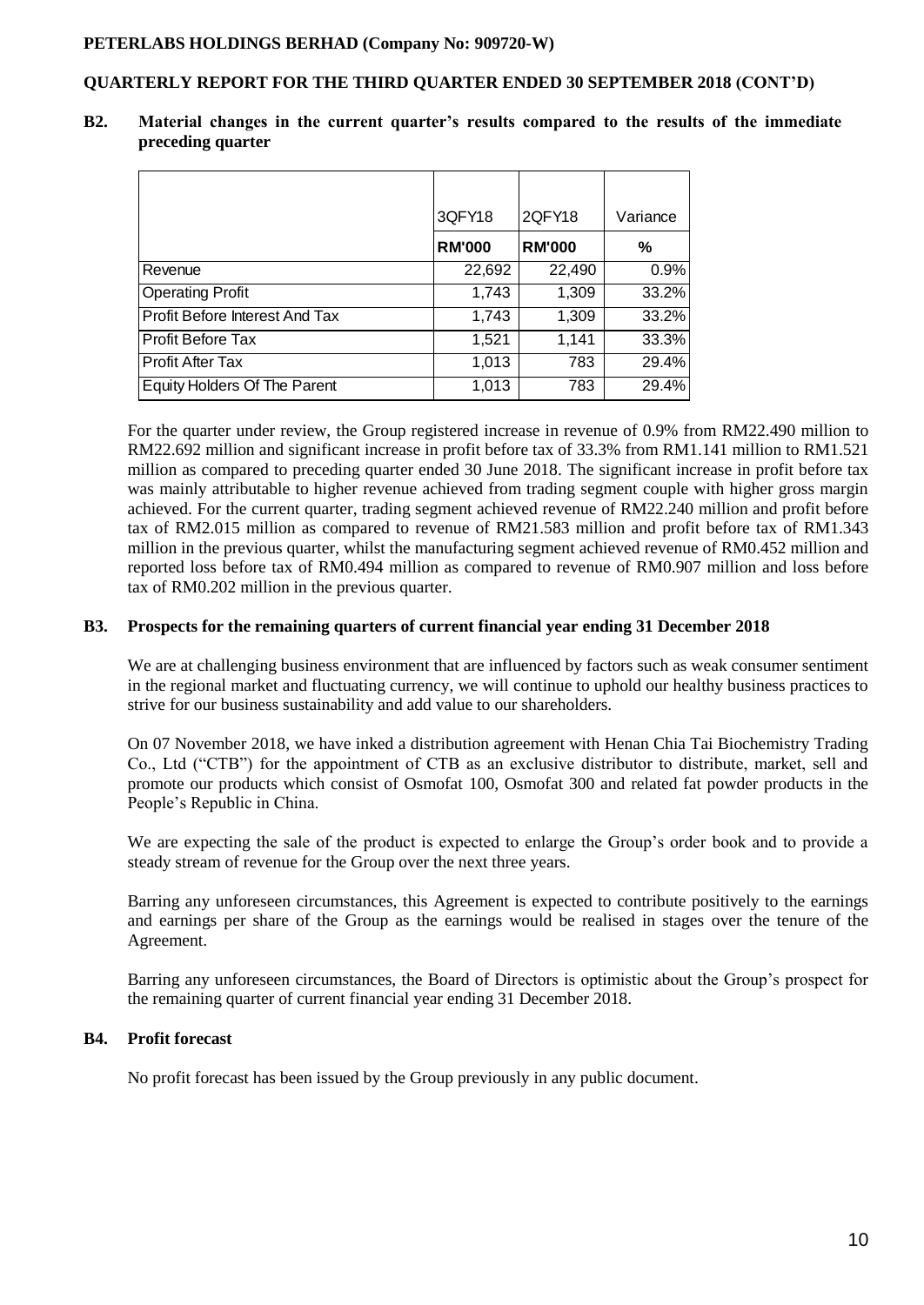#### **QUARTERLY REPORT FOR THE THIRD QUARTER ENDED 30 SEPTEMBER 2018 (CONT'D)**

#### **B5. Tax expense**

|                                  | <b>Current quarter ended</b><br>30.09.2018<br><b>RM'000</b> | <b>Current period-to-date</b><br>30.09.2018<br><b>RM'000</b> |
|----------------------------------|-------------------------------------------------------------|--------------------------------------------------------------|
| Income tax                       |                                                             |                                                              |
| -Current period                  | 588                                                         | 1,401                                                        |
| -Over provision in previous year | (62)                                                        | (62)                                                         |
| -Deferred taxation               | (18)                                                        | (122)                                                        |
|                                  | 508                                                         | 1,217                                                        |

The Group's effective tax rate for the current quarter and current period-to-date were higher than the statutory rate due to losses incurred by subsidiaries and certain expenses which were not deductible for tax purposes.

#### **B6. Profit from sale of unquoted investments and/or properties**

There was no disposal of unquoted investments or properties for the current quarter under review.

#### **B7. Quoted securities**

There was no acquisition and/or disposal of quoted securities for the current quarter under review.

#### **B8. Status of corporate proposals**

There were no other corporate proposals announced but not completed as at the date of this report.

#### **B9. Group borrowings and debts securities**

The Group's borrowings as at 30 September 2018 were as follows:

|                               | <b>Secured</b><br><b>RM'000</b> | <b>Unsecured</b><br><b>RM'000</b> | <b>Total</b><br><b>RM'000</b> |
|-------------------------------|---------------------------------|-----------------------------------|-------------------------------|
| <b>Short term borrowings:</b> |                                 |                                   |                               |
| Finance lease liabilities     |                                 | 413                               | 413                           |
| <b>Bank borrowings</b>        | 9,274                           |                                   | 9,274                         |
| Total                         | 9,274                           | 413                               | 9,687                         |
|                               | <b>Secured</b><br><b>RM'000</b> | <b>Unsecured</b><br><b>RM'000</b> | Total<br><b>RM'000</b>        |
| Long term borrowings:         |                                 |                                   |                               |
| Finance lease liabilities     |                                 | 1,002                             | 1,002                         |
| <b>Bank borrowings</b>        | 3,676                           |                                   | 3,676                         |
| Total                         | 3,676                           | 1,002                             | 4,678                         |

All the Group's borrowings are denominated in Ringgit Malaysia.

#### **B10. Off balance sheet financial instruments**

The Group does not have any financial instruments with off-balance sheet risk as at the date of this quarterly report.